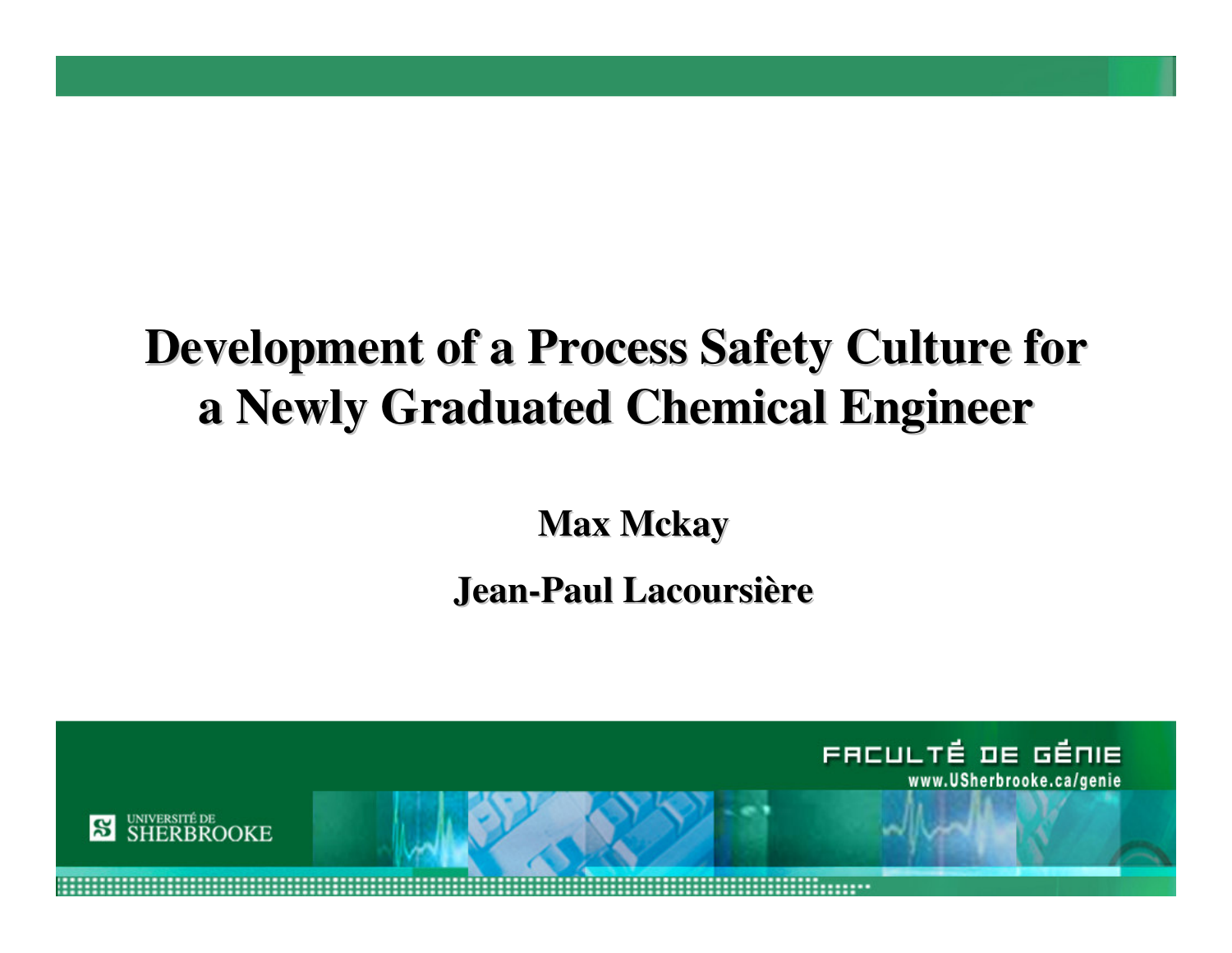#### **Context**

Process safety culture is a fundamental element of an engineer training. This training must start in class. This year, we had a reflection on that subject. Max will present his reflection. He represents his class mates in this endeavour.

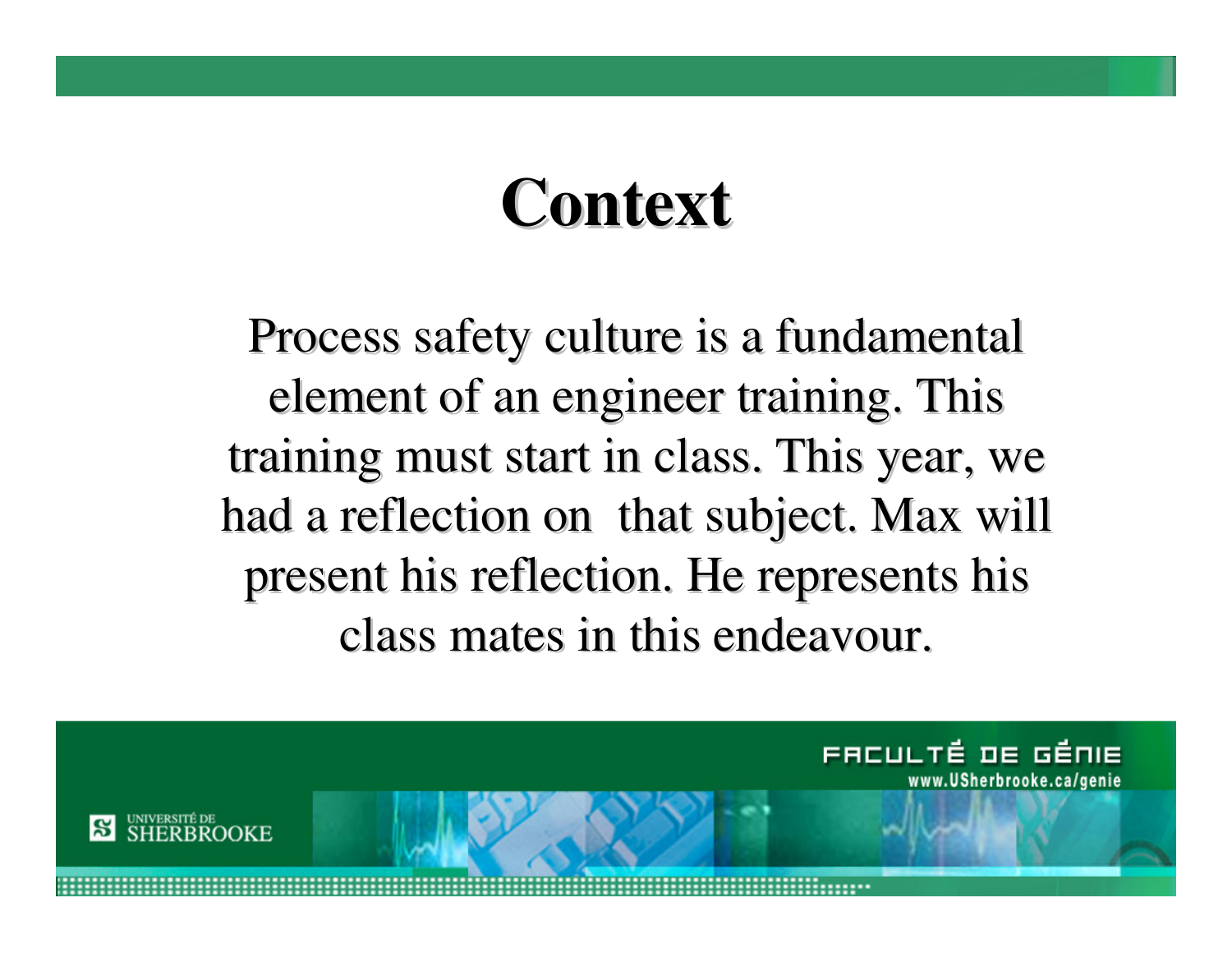### **Introduction**

- The idea is not to fear danger, but to be aware of it and of its potential impacts.
- Process safety culture in individuals and organizations proved to be a determinant way to help improve safety performance. <sup>1</sup>

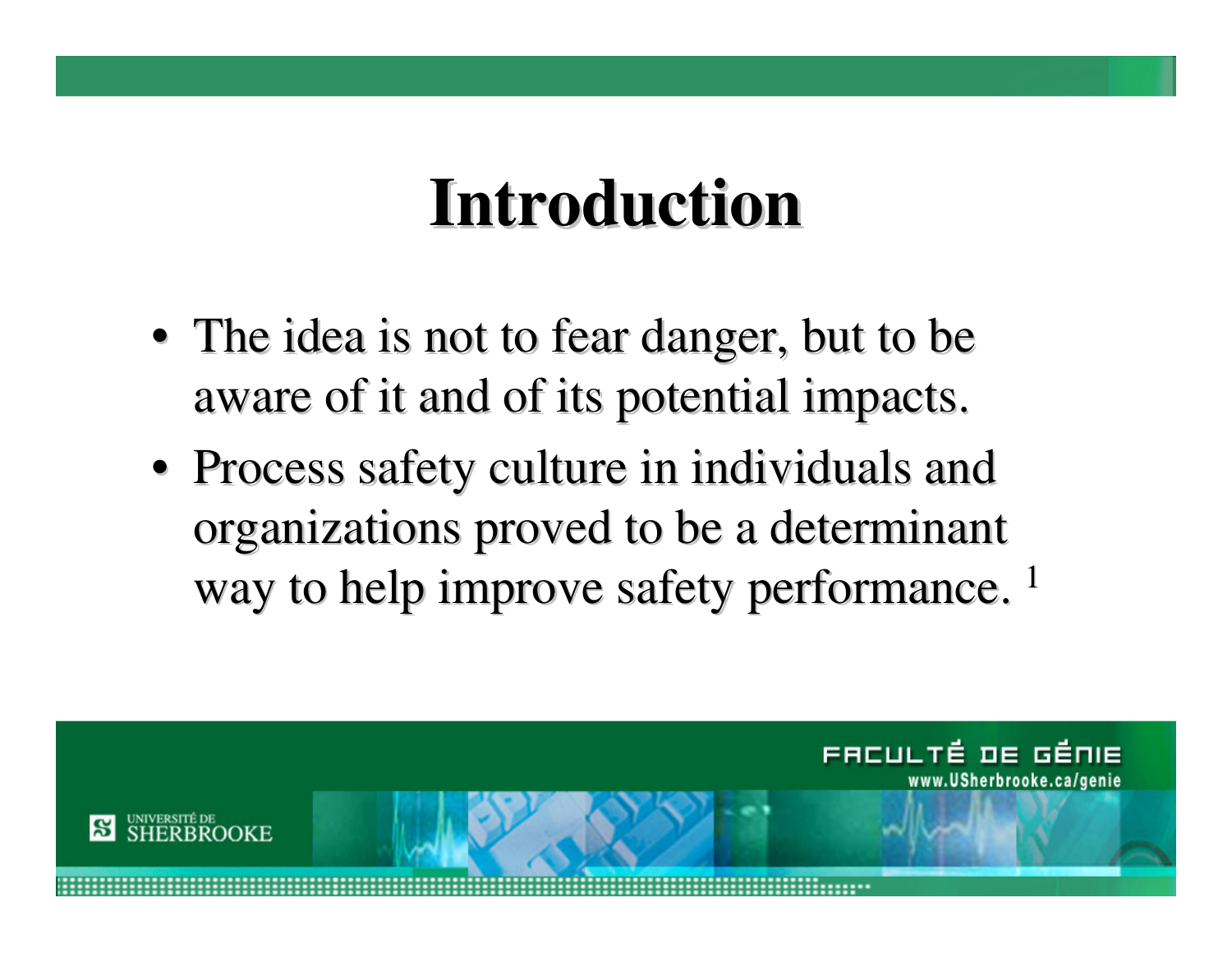### **Introduction**

- Understand what is process safety culture;
- Think of how to develop, manage and improve it;
- Find a way to make it a main concern and a top priority for the organization $\overline{\phantom{a}}$

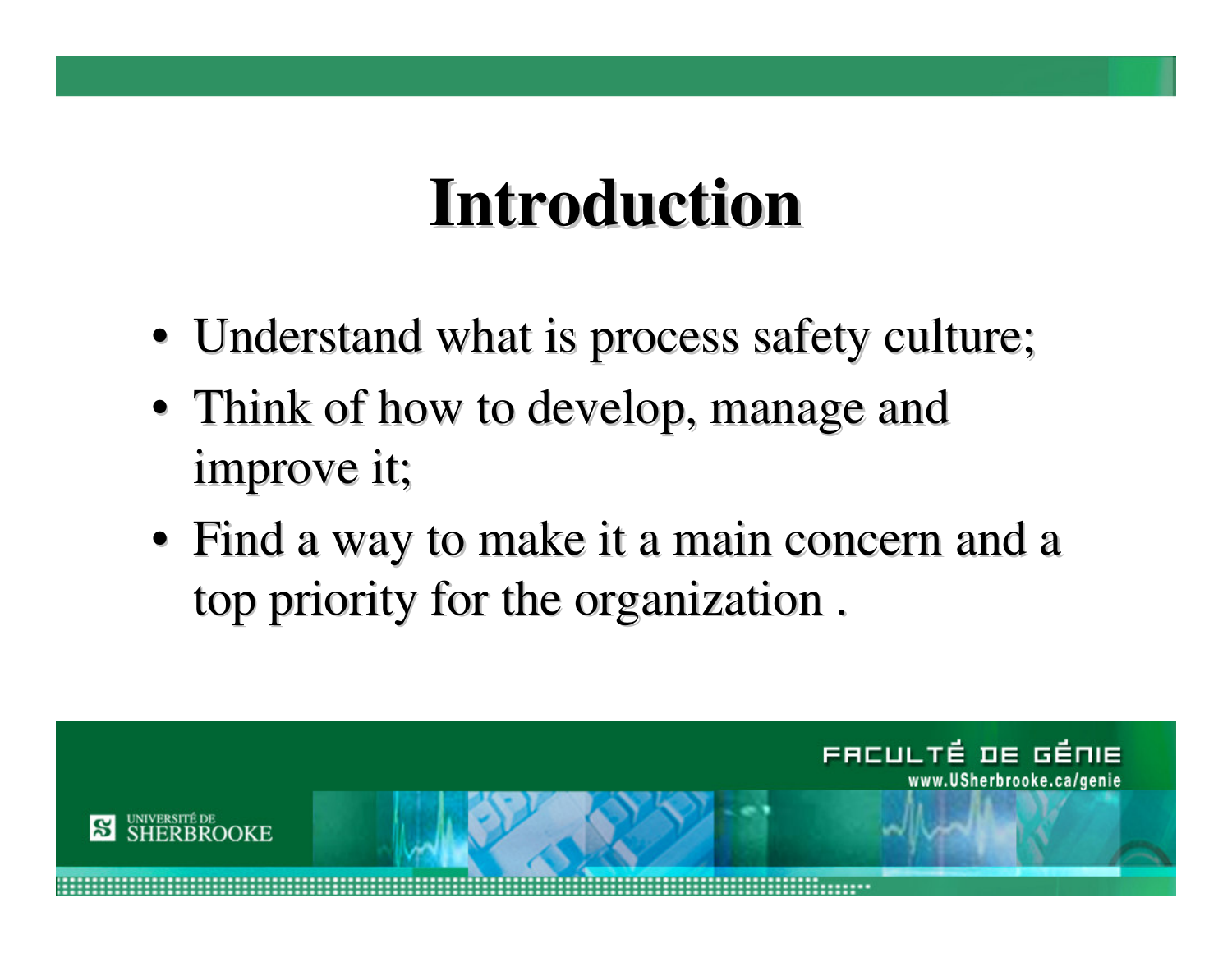# **The Culture**

- <u>Process Safety:</u>
	- – A blend of engineering and management skills focused on preventing catastrophic accidents, particularly explosions, fires, and toxic releases, associated with the manufacturing of chemicals and petroleum products.  $^2$
- <u>Process Safety Culture:</u>
	- – The complete set of those values and attitudes toward safety and to the level of commitment both the group and its members are demonstrating.

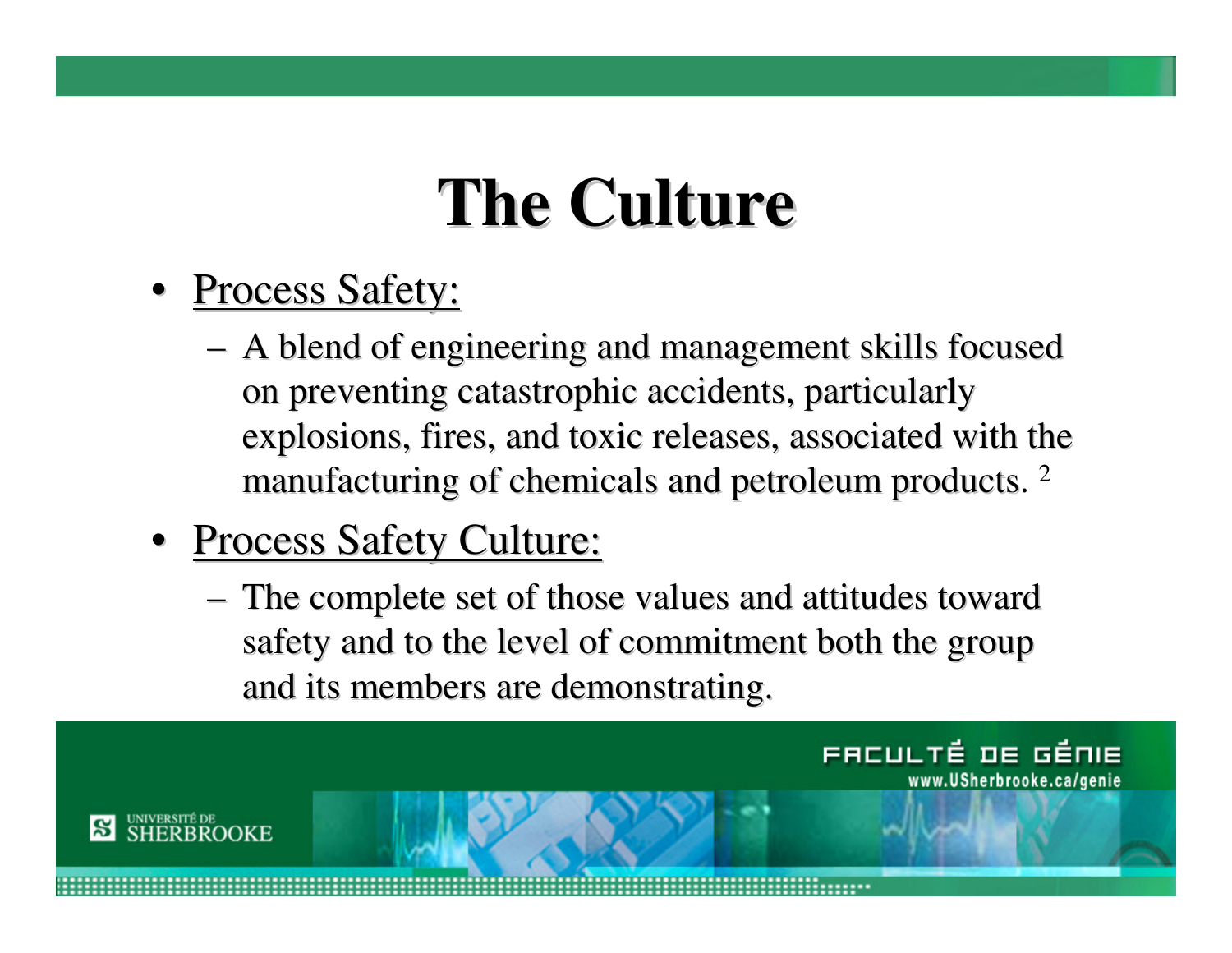# **The Culture**

- The culture requires:
	- Coordinated work of the entire workforce;
	- Understanding and application of all written procedures;
	- Open and effective communications;
	- Maintenance of a sense of vulnerability;
	- Eradication of deviation normalization;
	- Continuous development.

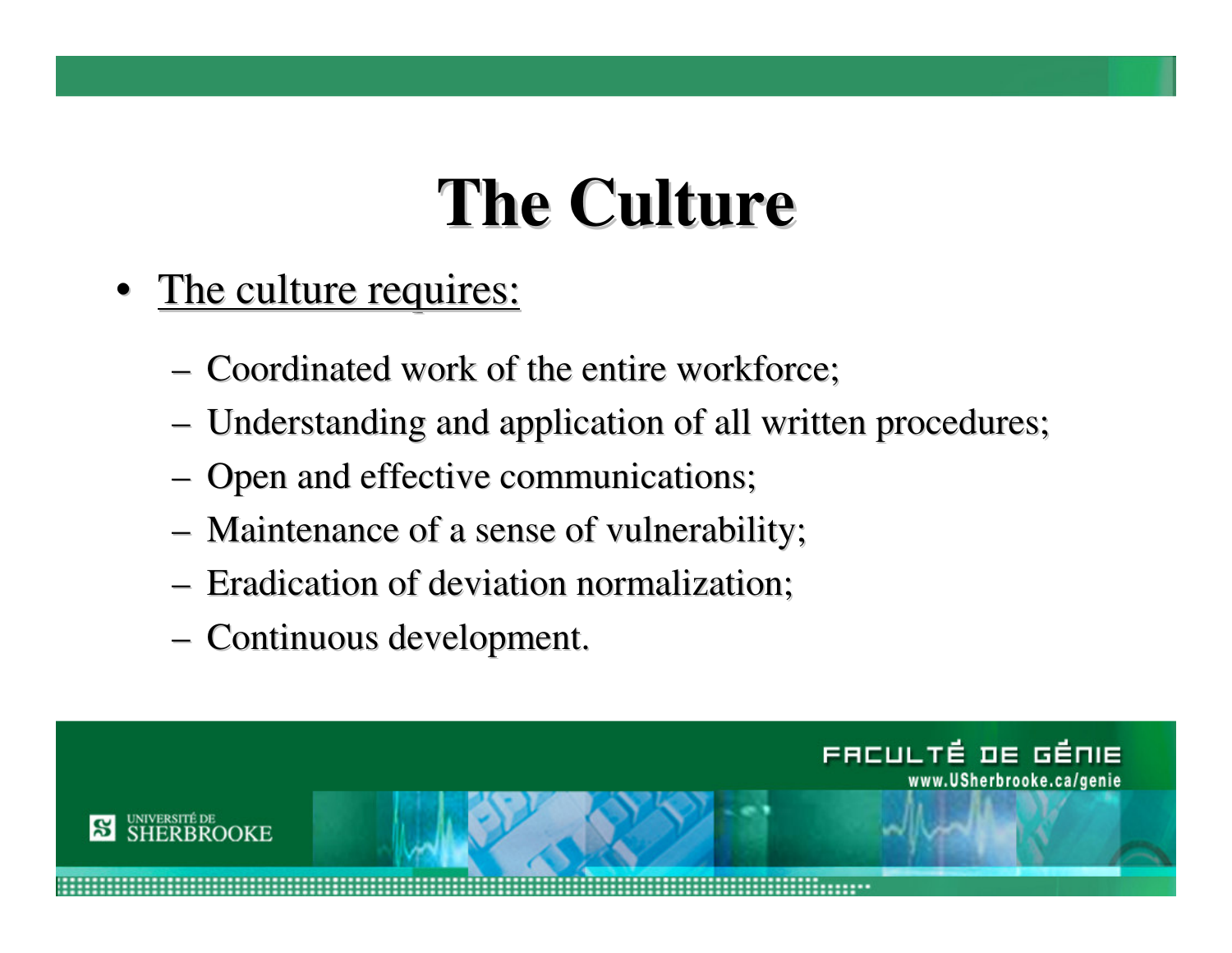# **Management and development of the Culture**

- Everyone is responsible;
- Every area of the organization is involved (administration, operation, management, etc.)
- All must act voluntarily and deliberately to maintain the culture;

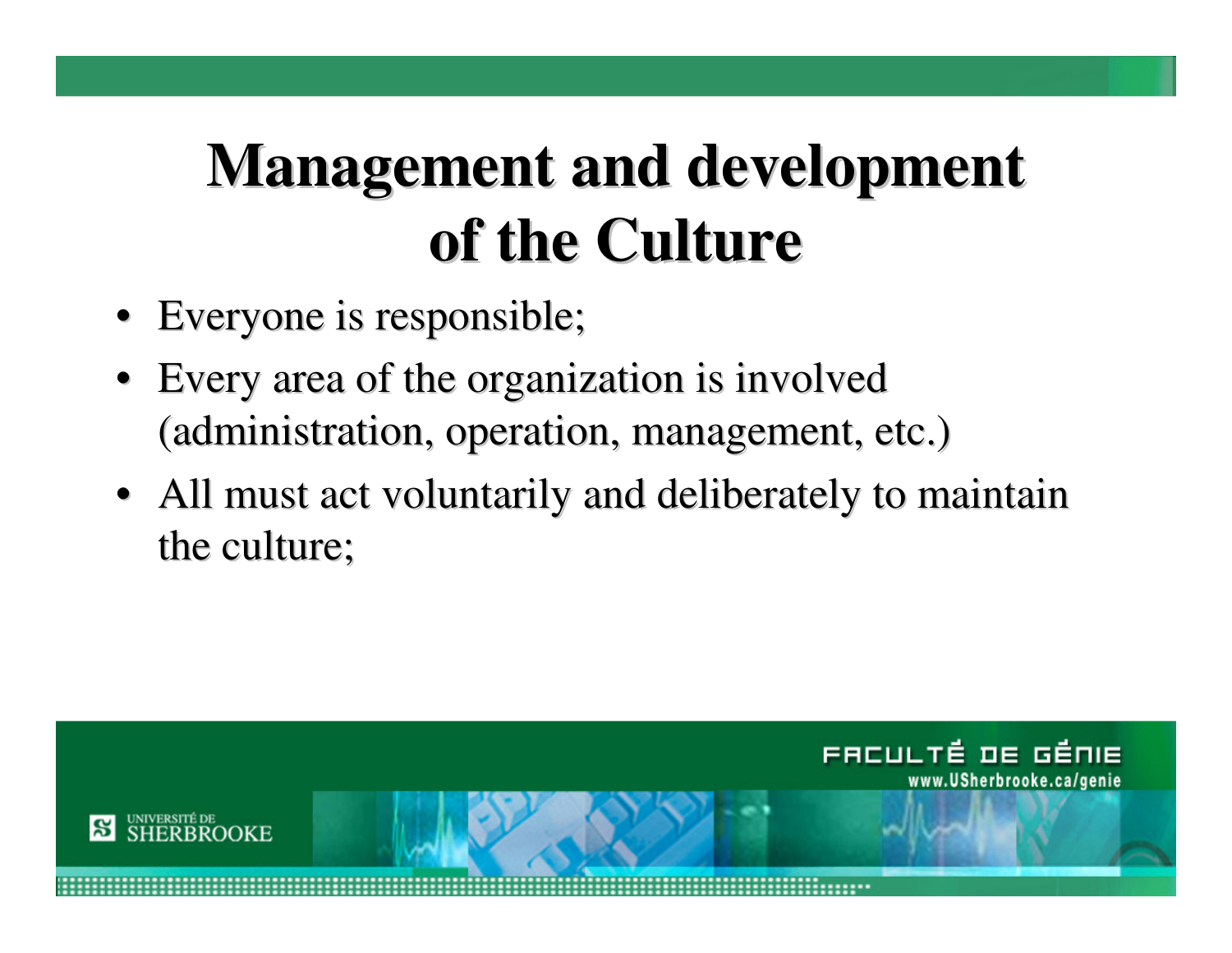# **Management and development of the Culture**

- Must pay attention to workers comments and needs;
- Risks must be reevaluated and recommendations takeninto the practical;
- Past experiences should provide learning;
- Safety culture should be considered a competitive advantage.

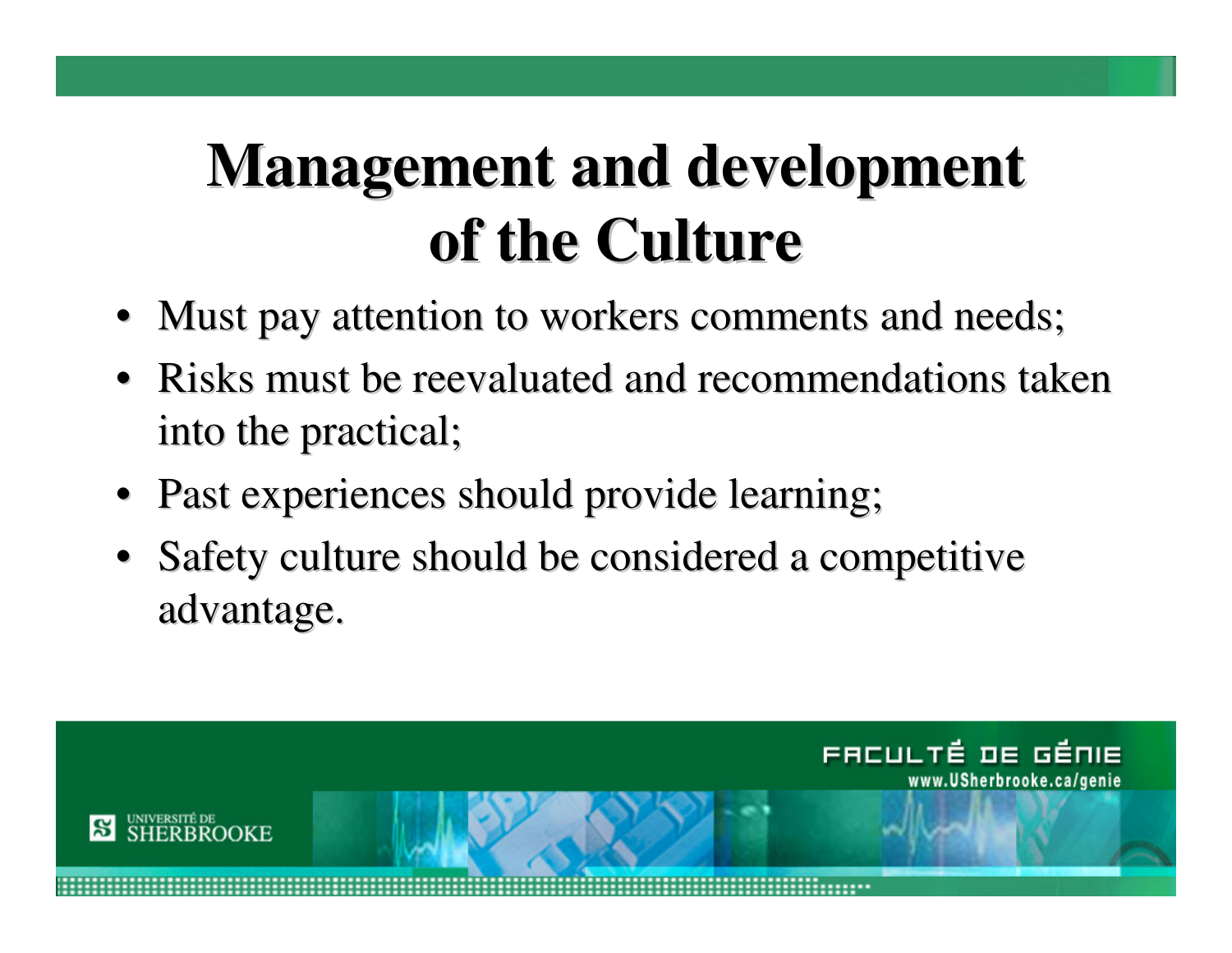## **How to take over the challenge?**

- Start talking about process safety culture at school;
- Demonstrate and transmit the culture by making use of our credibility;
- Make use of our leadership to keep process safety to a top level priority;
- Make everyone understand their own advantages.

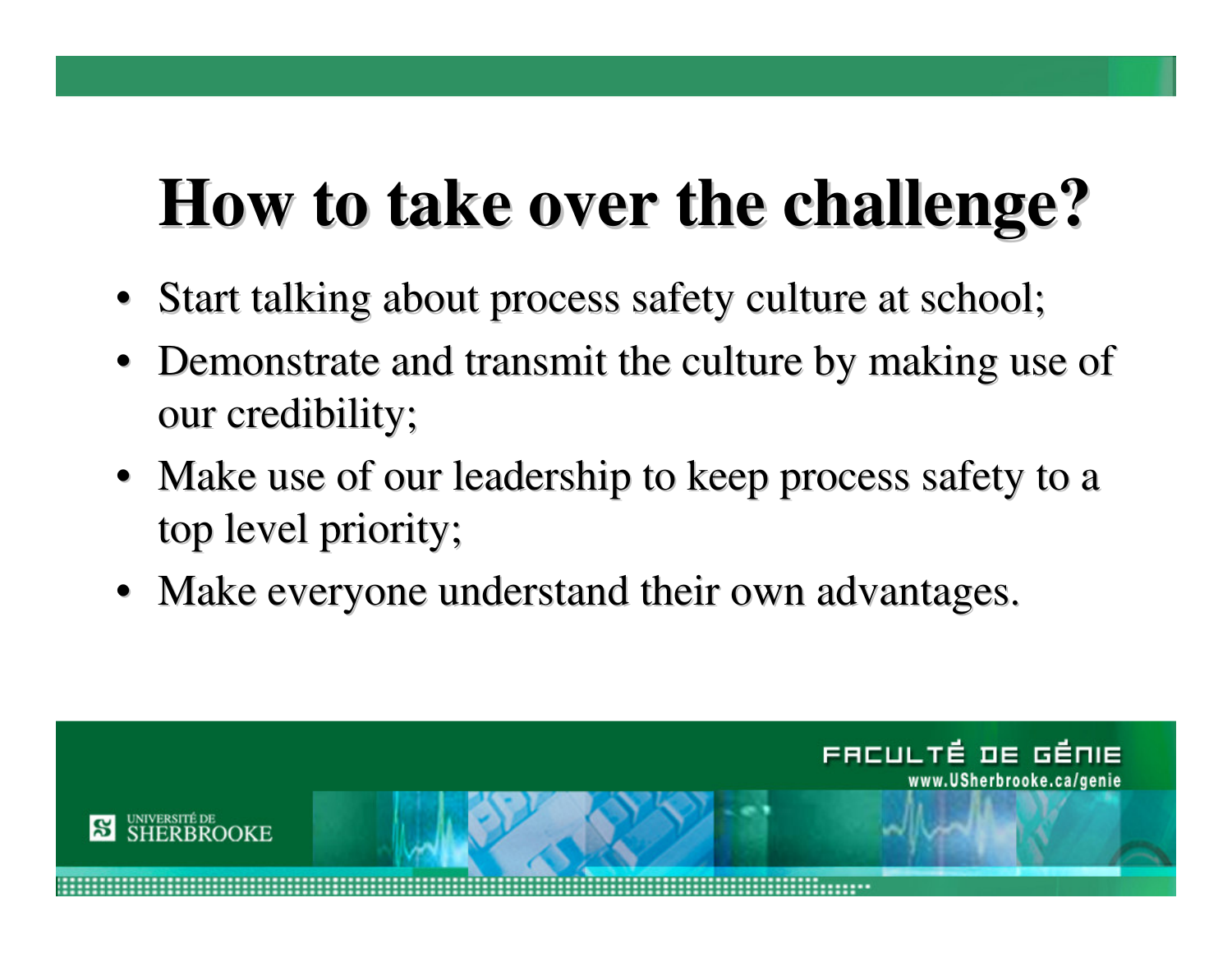## **How to take over the challenge?**

- Raise awareness toward safety culture among workers and show that their security is important;
- Implement safety culture without reducing production rate;
- Show the probabilities of hazards and the cost and impacts related with them;
- Make people understand that accidents will lead to less stable and enhancive work environment;
- "Walk your talk".

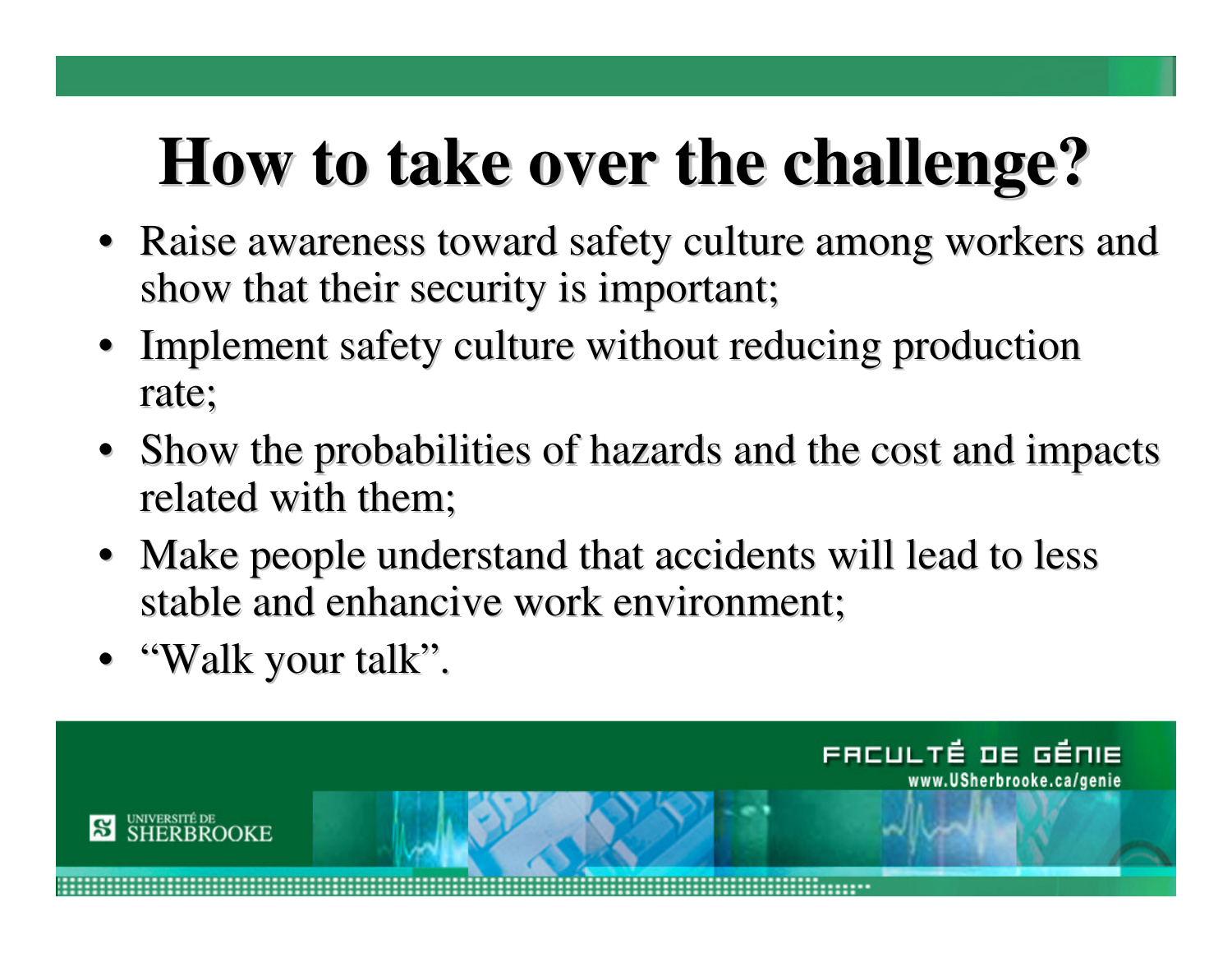# **Let's recap everything**

- Always maintain a sense of vulnerability;
- Fight against normalization of deviation;
- Grant safety more importance than any other value.